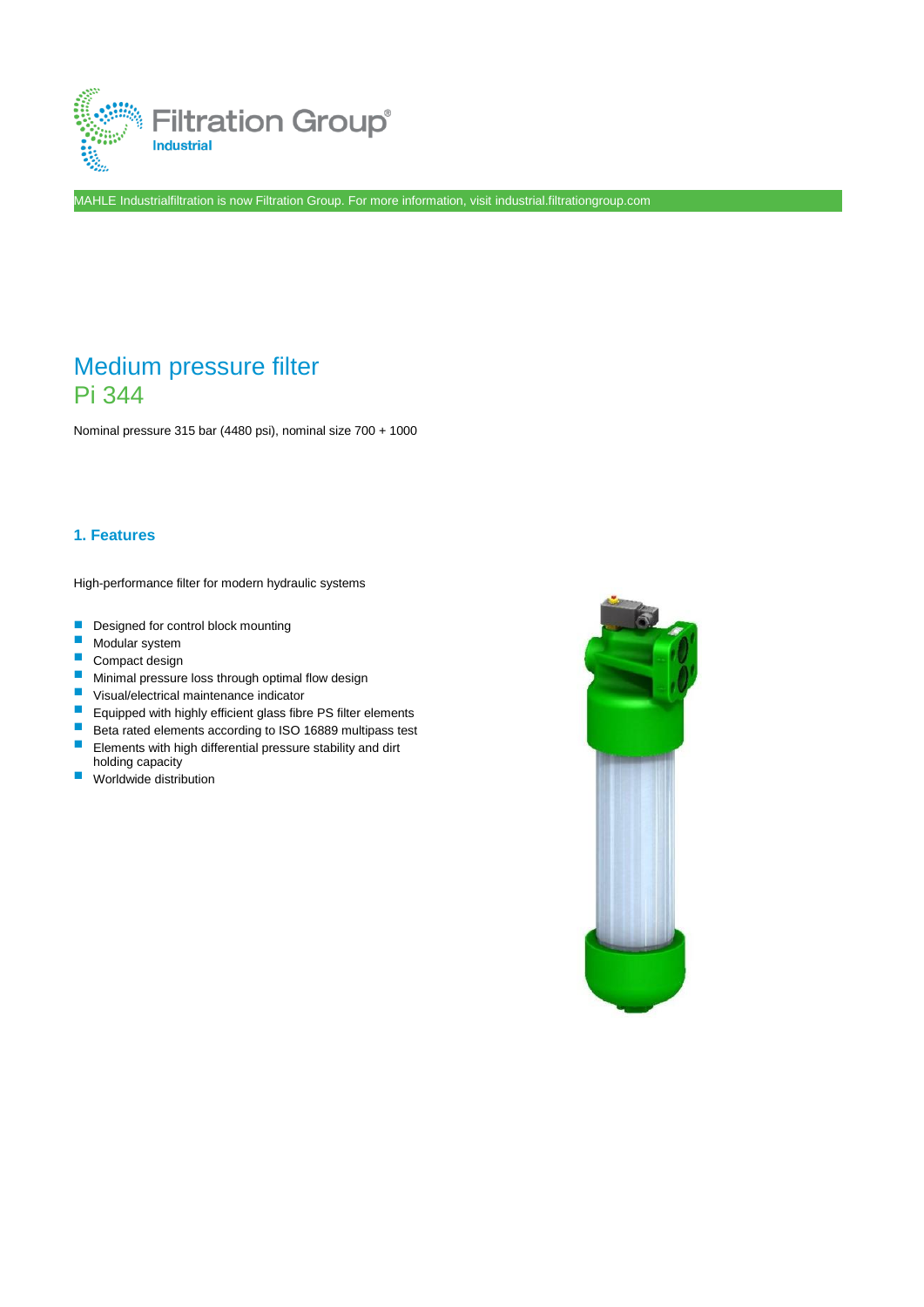## **2. Flow rate/pressure drop curve (filter housing incl. element)**



 $y =$  differential pressure  $\Delta p$  [bar]  $x =$  flow rate V [l/min]

190 mm<sup>2</sup>/s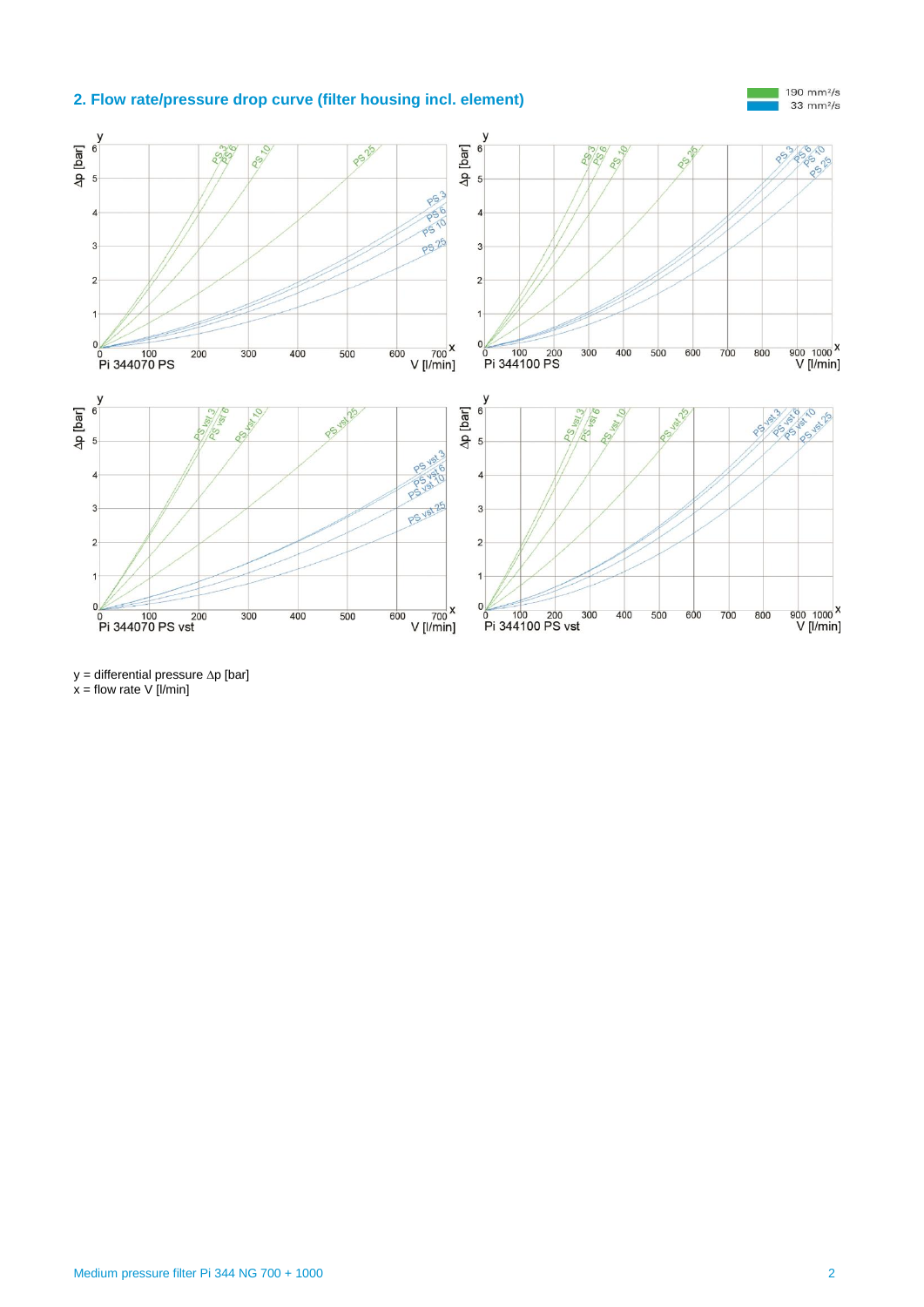## **3. Separation grade characteristics 4. Filter performance data**



y = beta value

 $x =$  particle size [µm]

Determined from multipass measurements (ISO 16889) calibration according to ISO 11171 (NIST)

## **5. Quality assurance**

Filtration Group filters and filter elements are produced according to the following international standards:

| <b>Norm</b>         | <b>Designation</b>                                                                                       |
|---------------------|----------------------------------------------------------------------------------------------------------|
| <b>DIN ISO 2941</b> | Hydraulic fluid power filter elements; verification of collapse/burst resistance                         |
| <b>DIN ISO 2942</b> | Hydraulic fluid power filter elements; verification of fabrication integrity                             |
| <b>DIN ISO 2943</b> | Hydraulic fluid power filter elements; verification of material compatibility with fluids                |
| <b>DIN ISO 3723</b> | Hydraulic fluid power filter elements; method for end load test                                          |
| <b>DIN ISO 3724</b> | Hydraulic fluid filter elements: Verification flow fatique properties                                    |
| ISO 3968            | Hydraulic fluid power filters evaluation of pressure drop versus flow characteristics                    |
| ISO 10771.1         | Fatigue pressure testing of metal containing envelopes in hydraulic fluid applications                   |
| ISO 16889           | Hydraulic fluid power filters-multipass method for evaluation filtration performance of a filter element |

## **6. Symbols**



tested according to ISO 16889 (multipass test)

| PS elements with<br>max. $\Delta p$ 20 bar |         |                                                                                              | PS vst elements with<br>max. $\Delta p$ 210 bar |                                   |  |                                                                                          |                                                      |
|--------------------------------------------|---------|----------------------------------------------------------------------------------------------|-------------------------------------------------|-----------------------------------|--|------------------------------------------------------------------------------------------|------------------------------------------------------|
| <b>PS</b><br><b>PS</b><br><b>PS</b><br>PS  | 3<br>10 | $\beta$ <sub>5</sub> (C)<br>6 $\beta$ <sub>7(C)</sub><br>$\beta$ 10(C)<br>25 $\beta_{20(C)}$ | $\geq$ 200<br>$\geq$ 200<br>$\geq$ 200<br>>200  | - PS<br>- PS<br><b>PS</b><br>- PS |  | $3\beta_{5(C)}$<br>6 $\beta$ <sub>7(C)</sub><br>10 $\beta_{10(C)}$<br>25 $\beta_{20(C)}$ | $\geq$ 200<br>$\geq$ 200<br>$\geq$ 200<br>$\geq$ 200 |

values guaranteed up to 10 bar differential pressure values guaranteed up to 20 bar differential pressure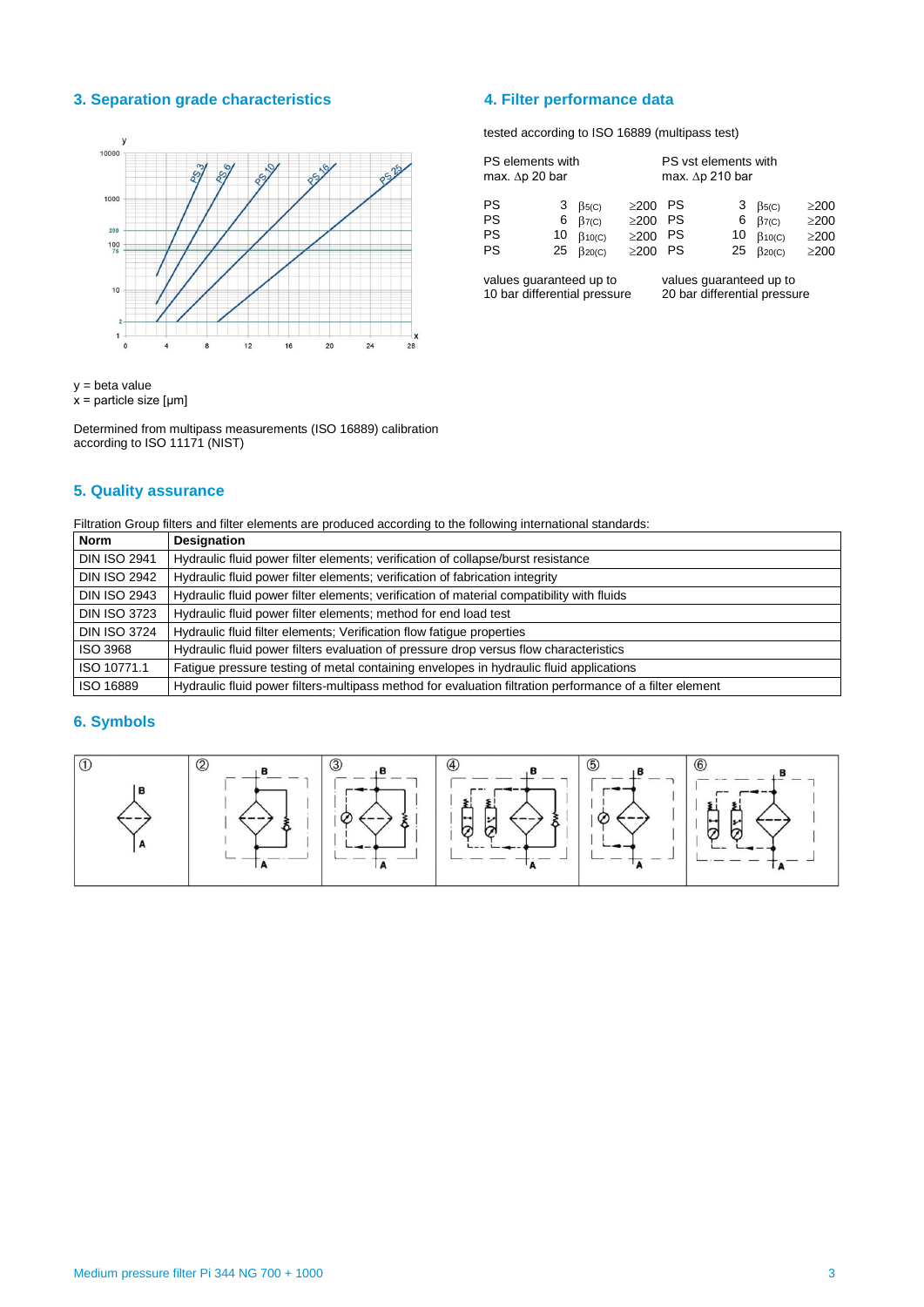## **7. Order numbers**

| Example of ordering filters:                  |                            |  |  |  |  |
|-----------------------------------------------|----------------------------|--|--|--|--|
| 1 Housing design                              | 2. Filter element          |  |  |  |  |
| $NG = 700$ , electrical maintenance indicator | PS vst 3                   |  |  |  |  |
| Type: Pi 344070-015                           | Type: Pi 71070 BN PS vst 3 |  |  |  |  |
| Order number: 72481962                        | Order number: 72479335     |  |  |  |  |

| 7.1 Housing design               |                 |               |                                              |                                                           |                                                          |                                                                     |                                   |                                          |
|----------------------------------|-----------------|---------------|----------------------------------------------|-----------------------------------------------------------|----------------------------------------------------------|---------------------------------------------------------------------|-----------------------------------|------------------------------------------|
| <b>Nominal size</b><br><b>NG</b> | Order<br>number | <b>Type</b>   | $\circled{0}$<br>with<br>indicator<br>cavity | (2)<br>with<br>bypass<br>valve and<br>indicator<br>cavity | (3)<br>with<br>bypass<br>valve and<br>optical<br>display | $\circledA$<br>with<br>bypass<br>valve and<br>electrical<br>display | $\odot$<br>with visual<br>display | $\circ$<br>with<br>electrical<br>display |
|                                  | 72481957        | Pi 344070-010 |                                              |                                                           |                                                          |                                                                     |                                   |                                          |
|                                  | 72481958        | Pi 344070-011 |                                              |                                                           |                                                          |                                                                     |                                   |                                          |
| 700                              | 72481959        | Pi 344070-012 |                                              |                                                           |                                                          |                                                                     |                                   |                                          |
|                                  | 72481960        | Pi 344070-013 |                                              |                                                           |                                                          |                                                                     |                                   |                                          |
|                                  | 72481961        | Pi 344070-014 |                                              |                                                           |                                                          |                                                                     |                                   |                                          |
|                                  | 72481962        | Pi 344070-015 |                                              |                                                           |                                                          |                                                                     |                                   |                                          |
|                                  | 72481964        | Pi 344100-010 |                                              |                                                           |                                                          |                                                                     |                                   |                                          |
| 1000                             | 72481965        | Pi 344100-011 |                                              |                                                           |                                                          |                                                                     |                                   |                                          |
|                                  | 72481966        | Pi 344100-012 |                                              |                                                           |                                                          |                                                                     |                                   |                                          |
|                                  | 72481967        | Pi 344100-013 |                                              |                                                           |                                                          |                                                                     |                                   |                                          |
|                                  | 72481968        | Pi 344100-014 |                                              |                                                           |                                                          |                                                                     |                                   |                                          |
|                                  | 72481969        | Pi 344100-015 |                                              |                                                           |                                                          |                                                                     |                                   |                                          |

When filter with non bypass configuration is selected, the collapse pressure of the element must not be exceeded.

| 7.2 Filter elements (a wider range of element types is available on request) |                 |                       |                        |                       |                                             |  |  |
|------------------------------------------------------------------------------|-----------------|-----------------------|------------------------|-----------------------|---------------------------------------------|--|--|
| <b>Nominal size</b><br><b>NG</b>                                             | Order<br>number | Type                  | <b>Filter material</b> | max. $\Delta p$ [bar] | <b>Filter surface</b><br>[cm <sup>2</sup> ] |  |  |
|                                                                              | 72479331        | Pi 21070 BN PS 3      | PS <sub>3</sub>        |                       | 7772                                        |  |  |
|                                                                              | 72479332        | Pi 22070 BN PS 6      | PS <sub>6</sub>        | 20                    | 7772                                        |  |  |
|                                                                              | 72479333        | Pi 23070 BN PS 10     | <b>PS 10</b>           |                       | 7434                                        |  |  |
| 700                                                                          | 72479334        | Pi 25070 BN PS 25     | <b>PS 25</b>           |                       | 7434                                        |  |  |
|                                                                              | 72479335        | Pi 71070 BN PS vst 3  | PS vst 3               |                       | 7656                                        |  |  |
|                                                                              | 72479336        | Pi 72070 BN PS vst 6  | PS vst 6               | 210                   | 7656                                        |  |  |
|                                                                              | 72473878        | Pi 73070 BN PS vst 10 | PS vst 10              |                       | 7656                                        |  |  |
|                                                                              | 72479337        | Pi 75070 BN PS vst 25 | PS vst 25              |                       | 7656                                        |  |  |
|                                                                              | 72479338        | Pi 21100 BN PS 3      | PS <sub>3</sub>        |                       | 11239                                       |  |  |
|                                                                              | 72479339        | Pi 22100 BN PS 6      | PS <sub>6</sub>        |                       | 11239                                       |  |  |
|                                                                              | 72479340        | Pi 23100 BN PS 10     | <b>PS 10</b>           | 20                    | 10750                                       |  |  |
| 1000                                                                         | 72479341        | Pi 25100 BN PS 25     | <b>PS 25</b>           |                       | 10750                                       |  |  |
|                                                                              | 72479342        | Pi 71100 BN PS vst 3  | PS vst 3               |                       | 11071                                       |  |  |
|                                                                              | 72479343        | Pi 72100 BN PS vst 6  | PS vst 6               | 210                   | 11071                                       |  |  |
|                                                                              | 72473905        | Pi 73100 BN PS vst 10 | PS vst 10              |                       | 11071                                       |  |  |
|                                                                              | 72479344        | Pi 75100 BN PS vst 25 | PS vst 25              |                       | 11071                                       |  |  |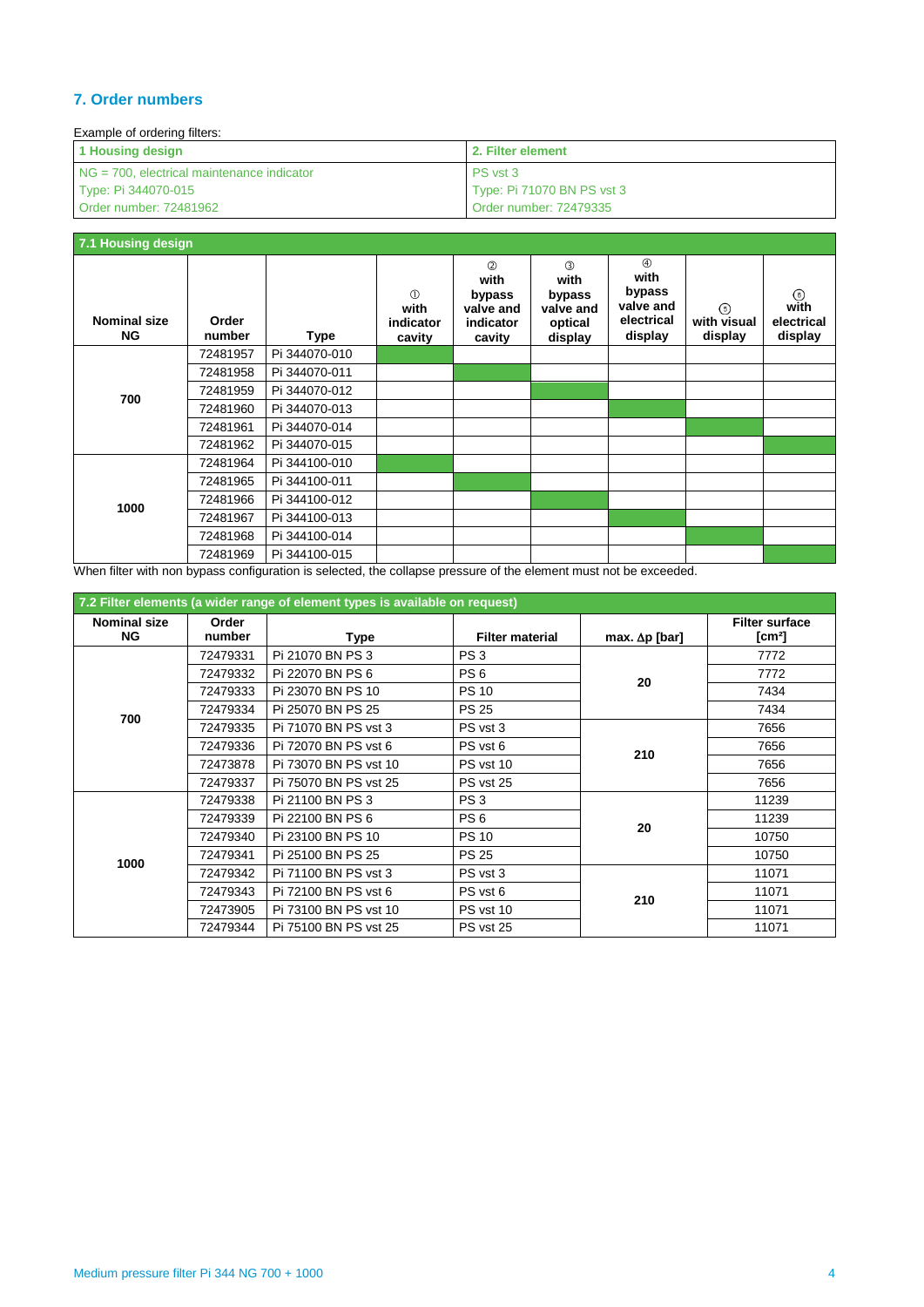### **8. Technical specifications**

| Design:<br>Nominal pressure:<br>Without bypass valve:<br>With bypass valve:<br>Test pressure: | Flange filter<br>315 bar (4480 psi)<br>$2x10 \wedge 6$ load changes<br>10 ^ 6 load changes<br>460 bar (6542 psi) |
|-----------------------------------------------------------------------------------------------|------------------------------------------------------------------------------------------------------------------|
| Temperature range:                                                                            | $-10 °C$ to $+100 °C$                                                                                            |
|                                                                                               | (other temperature ranges on request)                                                                            |
| Bypass setting:                                                                               | $\Delta p$ 7 bar $\pm$ 10 %                                                                                      |
| Filter head material:                                                                         | GGG                                                                                                              |
| Filter housing material:                                                                      | St.                                                                                                              |
| Sealing material:                                                                             | NBR                                                                                                              |
| Maintenance indicator setting:                                                                | $\Delta p$ 5 bar $\pm$ 10 %                                                                                      |
| Electrical data of maintenance indicator:                                                     |                                                                                                                  |
| Maximum voltage:                                                                              | 250 V AC/200 V DC                                                                                                |
| Maximum current:                                                                              | 1 A                                                                                                              |
| Contact load:                                                                                 | 70 W                                                                                                             |
| Type of protection:                                                                           | IP 65 in inserted and secured                                                                                    |
| Contact:                                                                                      | status<br>normally open/closed                                                                                   |
| Cable connection:                                                                             |                                                                                                                  |
|                                                                                               | M20x1.5                                                                                                          |

**9. Dimensions**

The switching function can be changed by turning the electric upper part by 180° (normally closed contact or normally open contact). The state on delivery is a normally closed contact. By inductivity in the direct current circuit the use of suitable protection circuit should be considered. Further maintenance indicator details and designs are available in the maintenance indicator data sheet.

We draw attention to the fact that all values indicated are average values which do not always occur in specific cases of application. Our products are continually being further developed. Values, dimensions and weights can change as a result of this. Our specialized department will be pleased to offer you advice.

We recommend to contact us concerning applications of our filters in areas governed by the EU Directive 94/9 EG (ATEX 95). The standard version can be used for liquids based on mineral oil (corresponding to the fluids in Group 2 of Directive 97/23 EG Article 9). If you consider to use other fluids please contact us for additional support. Subject to technical alteration.



 $In = Inlet$ <br>  $Out = Outlet$ <br>  $Out = Outlet$ <br>
D\* = Clearance required<br>
Flange DN 38 Flange DN 38

 $77.1 + 2$ 

All dimensions in mm.

| Art       | A ±8 | $B \pm 10$ | $C = 5$ | D min. | Weight<br>[kg] | Volume<br>L-1 |
|-----------|------|------------|---------|--------|----------------|---------------|
| Pi 344070 | 537  | 587        | 456     | 363    | 42             | າ າ<br>ບ.ບ    |
| Pi 344100 | 692  | 742        | 607     | 520    | 50             | 4.6           |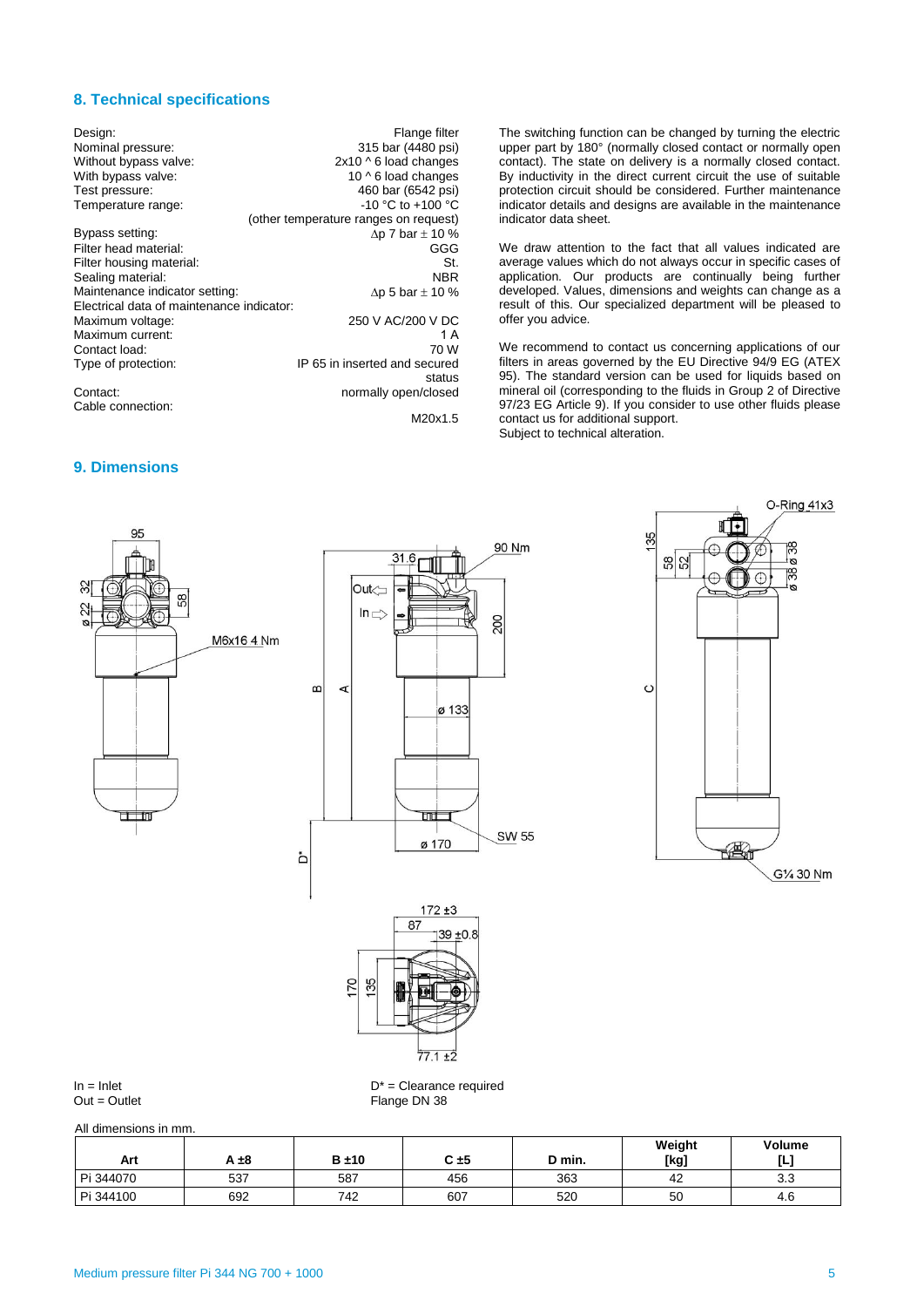#### **10. Installation, operation and maintenance instructions**

#### **10.1 Filter installation**

When installing the filter make sure that sufficient space is available to remove filter element and filter housing. Preferably the filter should be installed with the filter housing pointing downwards. The maintenance indicator must be visible.

#### **10.2 Connecting the electrical maintenance indicator**

The electrical connection is connected via a 2-pole appliance plug according to DlN EN 175301-803 with poles marked 1 and 2.The electrical section can be inverted to change from normally open position to normally closed position or vice versa..

#### **10.3 When should the filter element be replaced?**

1. Filters equipped with visual and electrical maintenance indicator:

During cold starts, the indicator may give a warning signal. Press the red button of the visual indicator once again only after operating temperature has been reached. If the red button immediately pops up again and/or the electrical signal has not switched off after reaching operating temperature, the filter element must be replaced after the end of the shift.

- 2. Filters without maintenance indicator: The filter element should be replaced after the trial run or flushing of the system. Afterwards follow instructions of the manufacturer.
- 3. Please always ensure that you have original Filtration Group spare elements in stock: Disposable elements (PS) cannot be cleaned.

#### **10.4 Element replacement**

- 1. Stop system and relieve filter from pressure.<br>2. Empty the filter housing by removing the drain
- 2. Empty the filter housing by removing the drain plug.<br>3. Unscrew the filter housing cover by turning counter-
- Unscrew the filter housing cover by turning counterclockwise. Clean the housing and cover using a suitable cleaning solvent.
- 4. Remove element by pulling down carefully.
- 5. Check o-ring for damage. Replace, if necessary.
- 6. Make sure that the order number on the spare element corresponds to the order number of the filter name-plate. To ensure no contamination occurs during the exchange of the element first open the plastic bag and push the element over the spigot in the filter head. Now remove plastic bag.
- 7. Lightly lubricate the threads of the filter housing a little bit and screw onto the housing cover.
- 8. Check seals of vent drain plug if necessary, please replace. Torque drain plug 30 Nm.
- 9. Switch on system again and vent filter at a suitable point of operating.
- 10. Check the filter for leakage.